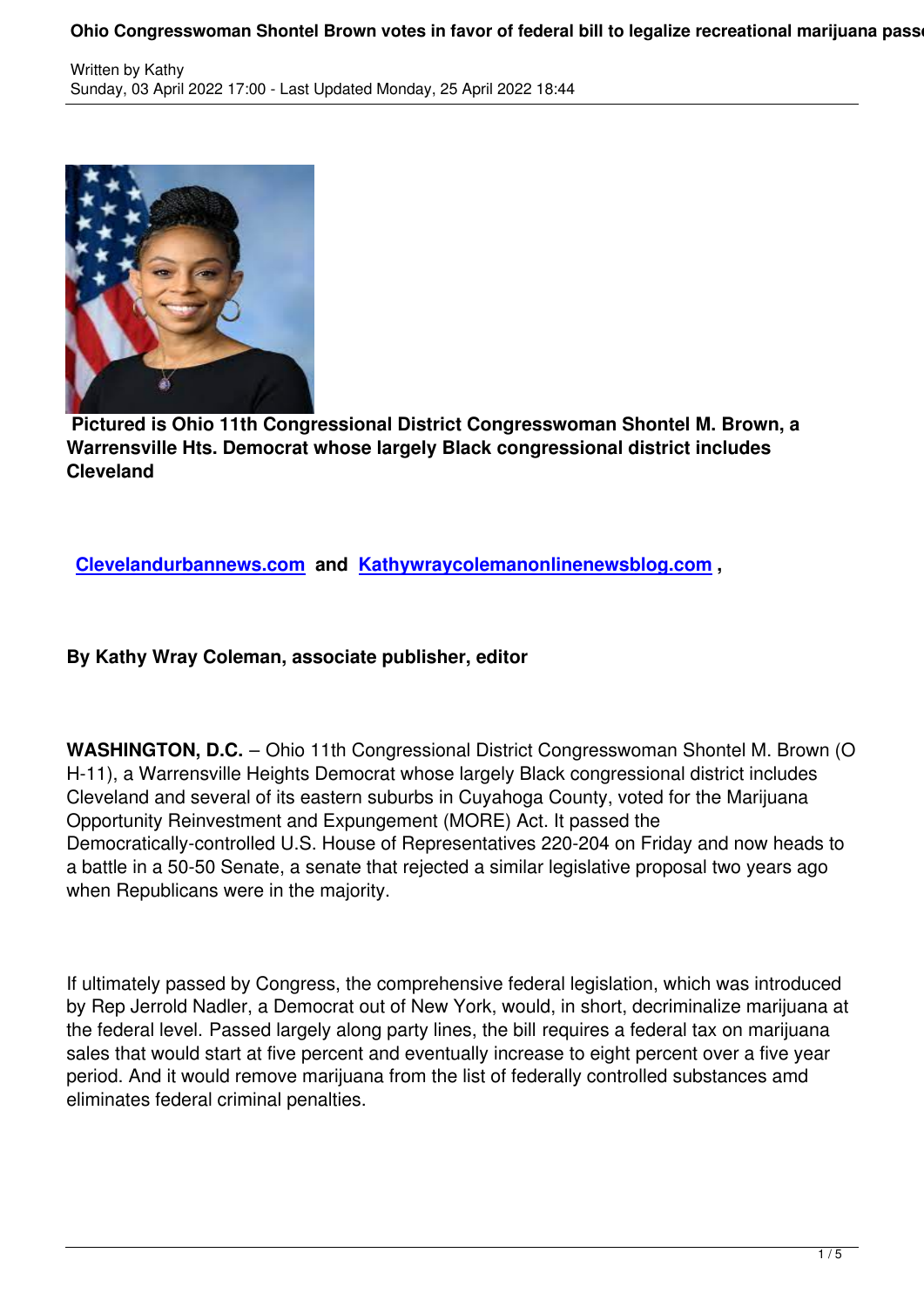## Ohio Congresswoman Shontel Brown votes in favor of federal bill to legalize recreational marijuana passe

Written by Kathy Sunday, 03 April 2022 17:00 - Last Updated Monday, 25 April 2022 18:44

Brown says the bill is an attempt by Congress to tackle the injustices marijuana has had on communities of color, particularly relative to the nation's racist and unjust legal system and its disproportionate effect on America's Black community.

"Decades upon decades of failed, discriminatory drug policies have directly harmed Black and Brown communities," said Rep Brown on Friday. "Even today, some Americans serve harsh sentences for marijuana use, while others make millions in profit off of the industry."

The congresswoman, one of two Blacks in Congress from Ohio, went on to say that "the MORE Act would right this historical wrong by decriminalizing marijuana," and that "today, I am proud to cast my vote to decriminalize marijuana and bring us one important step closer to justice."

Then a Cuyahoga County councilwoman, Brown handily won election last November over Republican Lavern Jones Gore to replace former congresswoman Marcia L. Fudge until a regular election could be held, and to serve out Fudge's unexpired two year congressional term. Fudge vacated her congressional seat in March of 2021 to become secretary of housing and urban development with President Joe Biden's administration, a seat that remained vacant until Brown won the special election in November to replace her.

Congresswoman Brown faces former Ohio senator Nina turner for a May 3 rematch of a primary held last year that she, then a Fudge protege and chairperson of the Cuyahoga County Democratic Party, won over nine other Democratic candidates, including Turner, her closest opponent whom she narrowly defeated, though last's year primary election was a special election and this year's is a regular primary.

If she wins next month's Democratic primary, Brown will face independent journalist and former East Cleveland mayor Eric Brewer, a Democrat-turned-Republican, for a Nov 8 general election. Cuyahoga County and Cleveland are Democratic strongholds led primarily by Democratic public officials, and Ohio's 11th congressional district is overwhelmingly Democratic too.

Regardless of who wins, he or she will lead an 11th congressional district that will later be altered by new congressional redistricting maps, a map, in fact, that will likely include all and not most of Cleveland, and that no longer includes a predominantly Black pocket of Akron and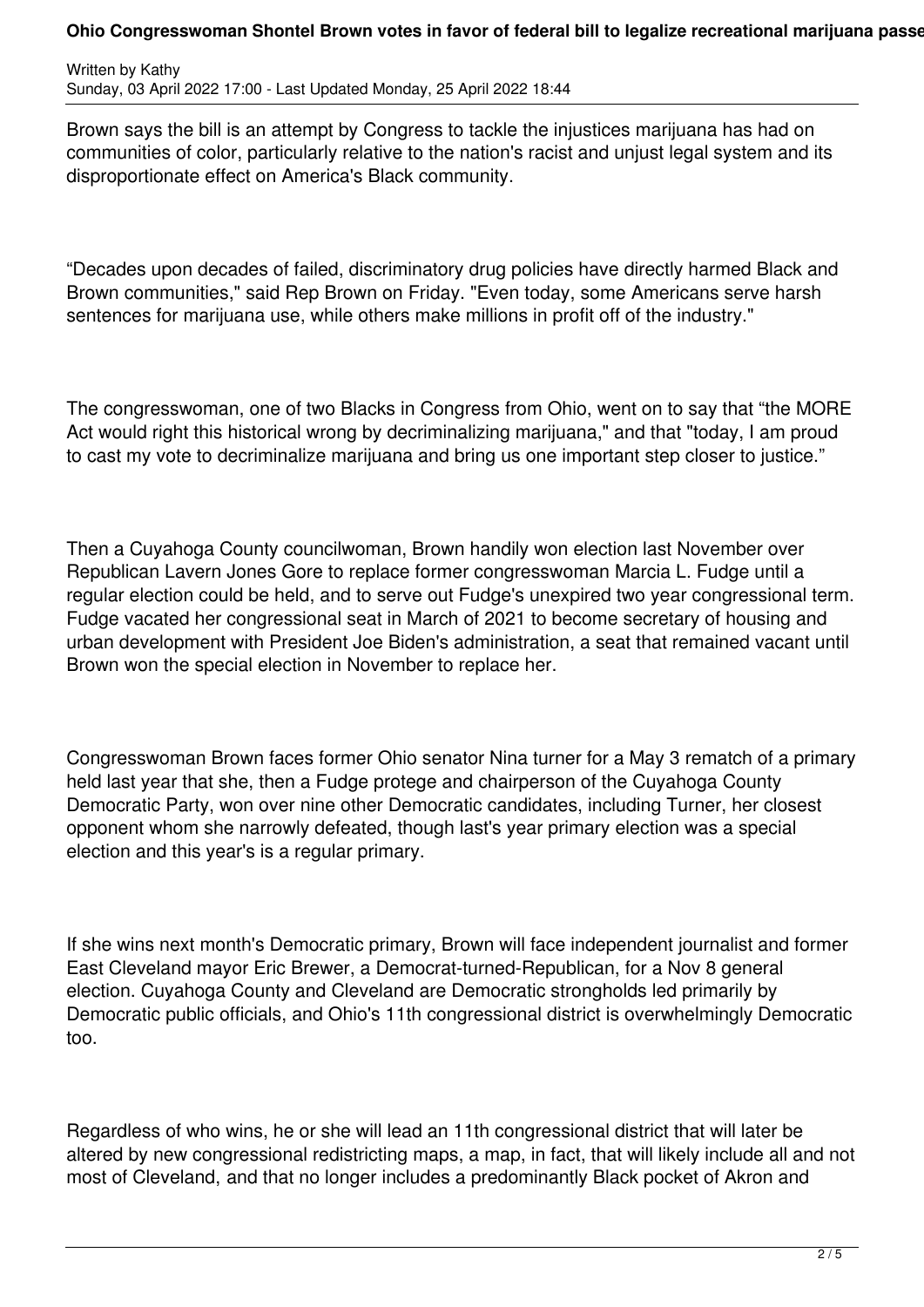some of its suburbs of Summit County. A 15-district congressional map approved by the Ohio Redistricting Commission in January was struck down by the Ohio Supreme court as favoring Republicans, and thus unconstitutional, and a subsequent map submitted to the court by the commission in March remains in dispute but will likely go forward on the May 3 ballot since the court will not hear the challenge until after that date.

Currently 9th Congressional District Congresswoman Marcy Kaptur, a Toledo Democrat and the longest serving woman in the U.S. House of Representatives, represents parts of Cleveland's largely White west side, and Brown, in addition to suburban territories in Cuyahoga and Summit counties and a small segment of Akron, Cleveland's largely Black east side.

While medical marijuana is legal in Ohio, recreational marijuana remains illegal. The recreational use of cannabis, however, has been legalized in 18 states

, Guam, the Northern Mariana Islands, and D.C, and another 13 states and the U.S.

Virgin Islands have decriminalized its use.

Criminal justice reform advocates and some Black scholars say marijuana's deeply racist history is rooted in the need for comprehensive criminal justice reforms across the board.

The over-representation of Black Americans in the nation's justice system is well documented.

 "Black men comprise about 13 percent of the male population, but about 35 percent of those incarcerated," writes Dr. Elizabeth Hinton , a Black assistant professor in the Department of History and Department of African and African-American Studies at Harvard University.

"One in three Bl[ack men born today can ex](https://www.vera.org/downloads/publications/for-the-record-unjust-burden-racial-disparities.pdf)pect to be incarcerated in his lifetime, compared to one in six Latino men and one in 17 white men," Hinton said. Black women are similarly impacted as one in 18 Black women born in 2001 is likely to be incarcerated sometime in her life, compared to one in 111 White women."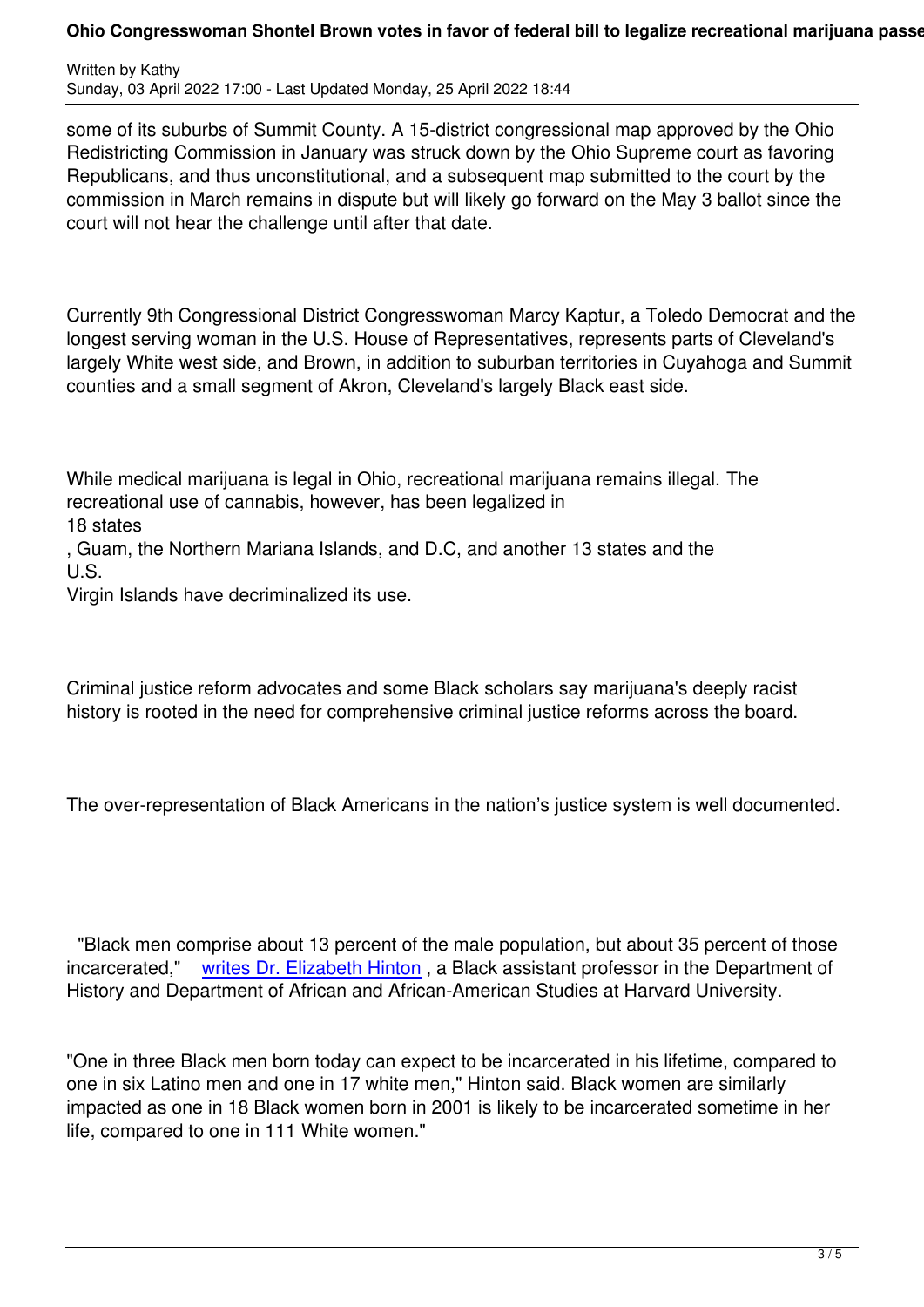Bias by decision makers at all stages of the justice process disadvantages Black people," Dr. Hinton argues. "Studies have found that they are more likely to be stopped by the police, detained pretrial, charged with more serious crimes, and sentenced more harshly than white people."

As federal lawmakers continue to debate whether to make recreational marijuana legal on the federal level, voters and state legislatures from across the country, aside from in the 18 states that have already legalized its recreational use, continue to confront the issue, one way or another.

Ohio lawmakers and the state's Republican-dominated state legislature have rejected proposed legislation to legalize recreational Marijuana under state law, and voters, in 2015, turned down a private citizens-led ballot initiative to approve recreational pot use in the state.

The city of Cleveland passed an ordinance in 2020 to decriminalize low-level possession of marijuana. It eliminates fines and jail time for possession of up to 200 grams, or just over seven ounces of marijuana.

By Kathy Wray Coleman, associate publisher, editor. Coleman is a seasoned Black Cleveland journalist who trained at the Call and Post Newspaper for 17 years and an experienced investigative and political reporter. She is the most read independent journalist in Ohio per Alexa.com

**Clevelandurbannews.com** and Kathywraycolemanonlinenewsblog.com , the most read Black digital newspaper and Black blog in Ohio and in the Midwest. Tel:

[\(216\) 659-0473. Email: edito](http://clevelandurbannews.com/)r@cle[velandurbannews.com. We interviewed](https://www.kathywraycolemanonlinenewsblog.com) former president Barack Obama one-on-one when he was campaigning for president. As to the Obama interview

, CLICK HERE TO READ THE ENTIRE ARTICLE AT CLEVELAND URBAN NEWS.COM, OHIO'S LEADER IN BLACK DIGITAL NEWS